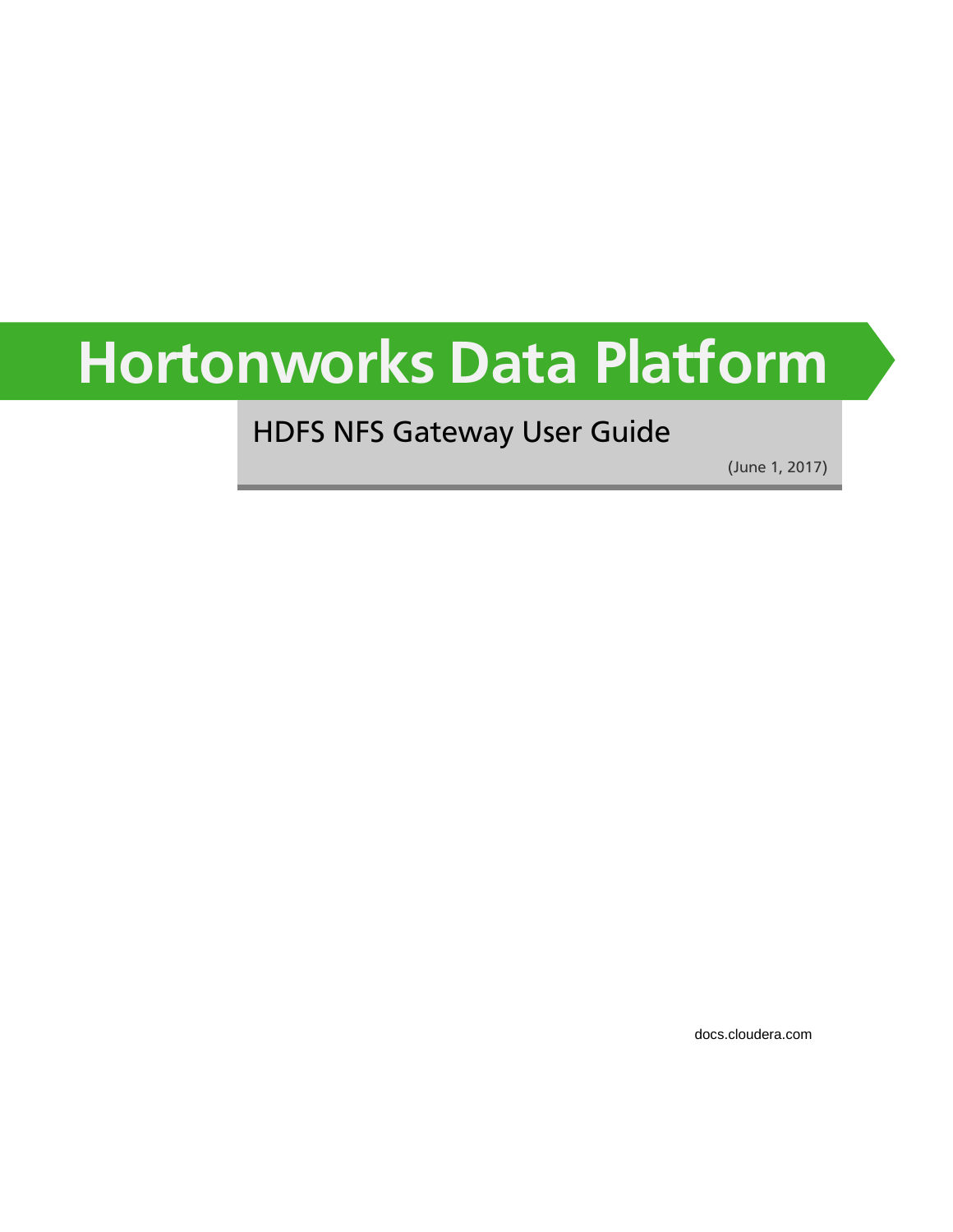## **Hortonworks Data Platform: HDFS NFS Gateway User Guide**

Copyright © 2012-2017 Hortonworks, Inc. Some rights reserved.

The Hortonworks Data Platform, powered by Apache Hadoop, is a massively scalable and 100% open source platform for storing, processing and analyzing large volumes of data. It is designed to deal with data from many sources and formats in a very quick, easy and cost-effective manner. The Hortonworks Data Platform consists of the essential set of Apache Hadoop projects including MapReduce, Hadoop Distributed File System (HDFS), HCatalog, Pig, Hive, HBase, ZooKeeper and Ambari. Hortonworks is the major contributor of code and patches to many of these projects. These projects have been integrated and tested as part of the Hortonworks Data Platform release process and installation and configuration tools have also been included.

Unlike other providers of platforms built using Apache Hadoop, Hortonworks contributes 100% of our code back to the Apache Software Foundation. The Hortonworks Data Platform is Apache-licensed and completely open source. We sell only expert technical support, [training](https://hortonworks.com/training/) and partner-enablement services. All of our technology is, and will remain free and open source.

Please visit the [Hortonworks Data Platform](https://hortonworks.com/products/hdp/) page for more information on Hortonworks technology. For more information on Hortonworks services, please visit either the [Support](https://hortonworks.com/services/) or [Training](https://hortonworks.com/training/) page. Feel free to [Contact Us](https://hortonworks.com/contact-us/) directly to discuss your specific needs.



Except where otherwise noted, this document is licensed under **[Creative Commons Attribution ShareAlike 4.0 License](http://creativecommons.org/licenses/by-sa/4.0/legalcode)**. <http://creativecommons.org/licenses/by-sa/4.0/legalcode>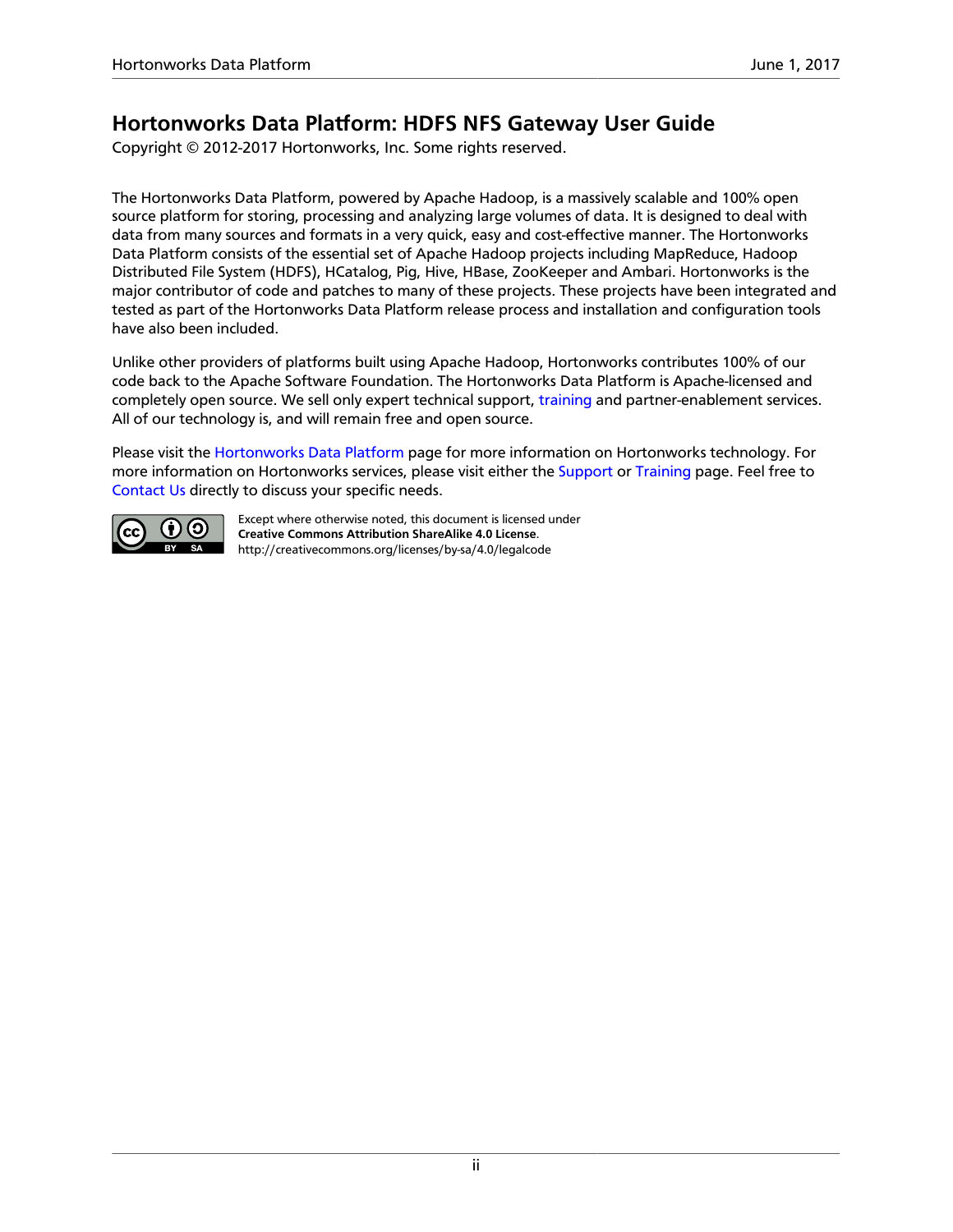# **Table of Contents**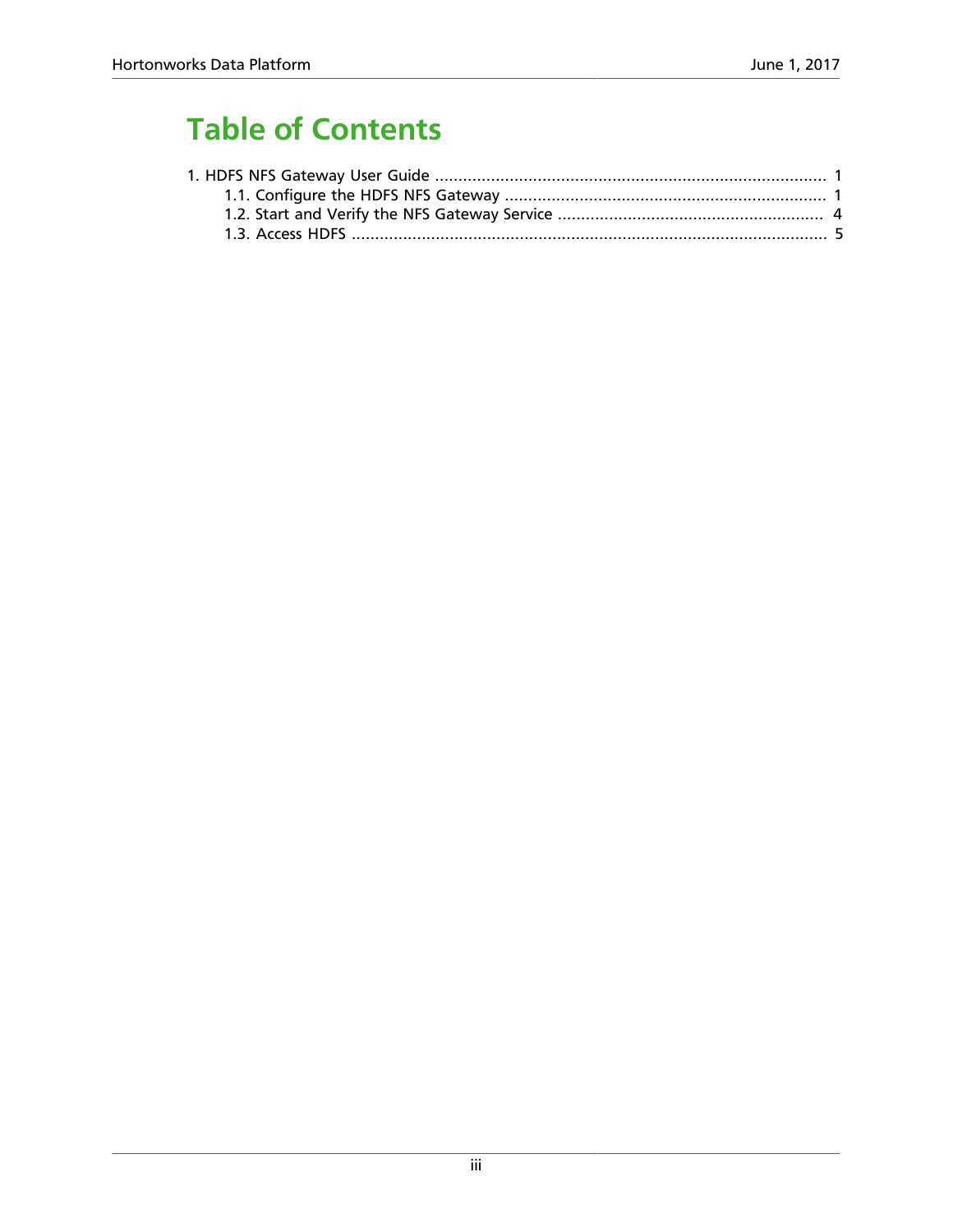# <span id="page-3-0"></span>**1. HDFS NFS Gateway User Guide**

The NFS Gateway for HDFS allows clients to mount HDFS and interact with it through NFS, as if it were part of their local file system. The gateway supports NFSv3.

After mounting HDFS, a user can:

- Browse the HDFS file system through their local file system on NFSv3 client-compatible operating systems.
- Upload and download files between the HDFS file system and their local file system.
- Stream data directly to HDFS through the mount point. (File append is supported, but random write is not supported.)

#### **Prerequisites**

The NFS Gateway machine must be running all components that are necessary for running an HDFS client, such as a Hadoop core JAR file and a HADOOP\_CONF directory.

The NFS Gateway can be installed on any DataNode, NameNode, or HDP client machine. Start the NFS server on that machine.

## <span id="page-3-1"></span>**1.1. Configure the HDFS NFS Gateway**

To configure the HDFS NFS gateway, complete the following steps.

1. The user running the NFS gateway must be able to proxy all users that are using NFS mounts.

For example, if user "nfsserver" is running the gateway and users belong to groups "nfsusers1" and "nfs-users2", then set the following values in the core-site.xml file on the NameNode.



#### **Note**

Replace "nfsserver" with the user account that will start the gateway in your cluster.

```
<property>
   <name>hadoop.proxyuser.nfsserver.groups</name>
   <value>nfs-users1,nfs-users2</value>
   <description>
    The 'nfsserver' user is allowed to proxy all members of the
     'nfs-users1' and 'nfs-users2' groups. Set this to '*' to allow
    nfsserver user to proxy any group.
  </description>
</property>
<property>
  <name>hadoop.proxyuser.nfsserver.hosts</name>
  <value>nfs-client-host1.com</value>
```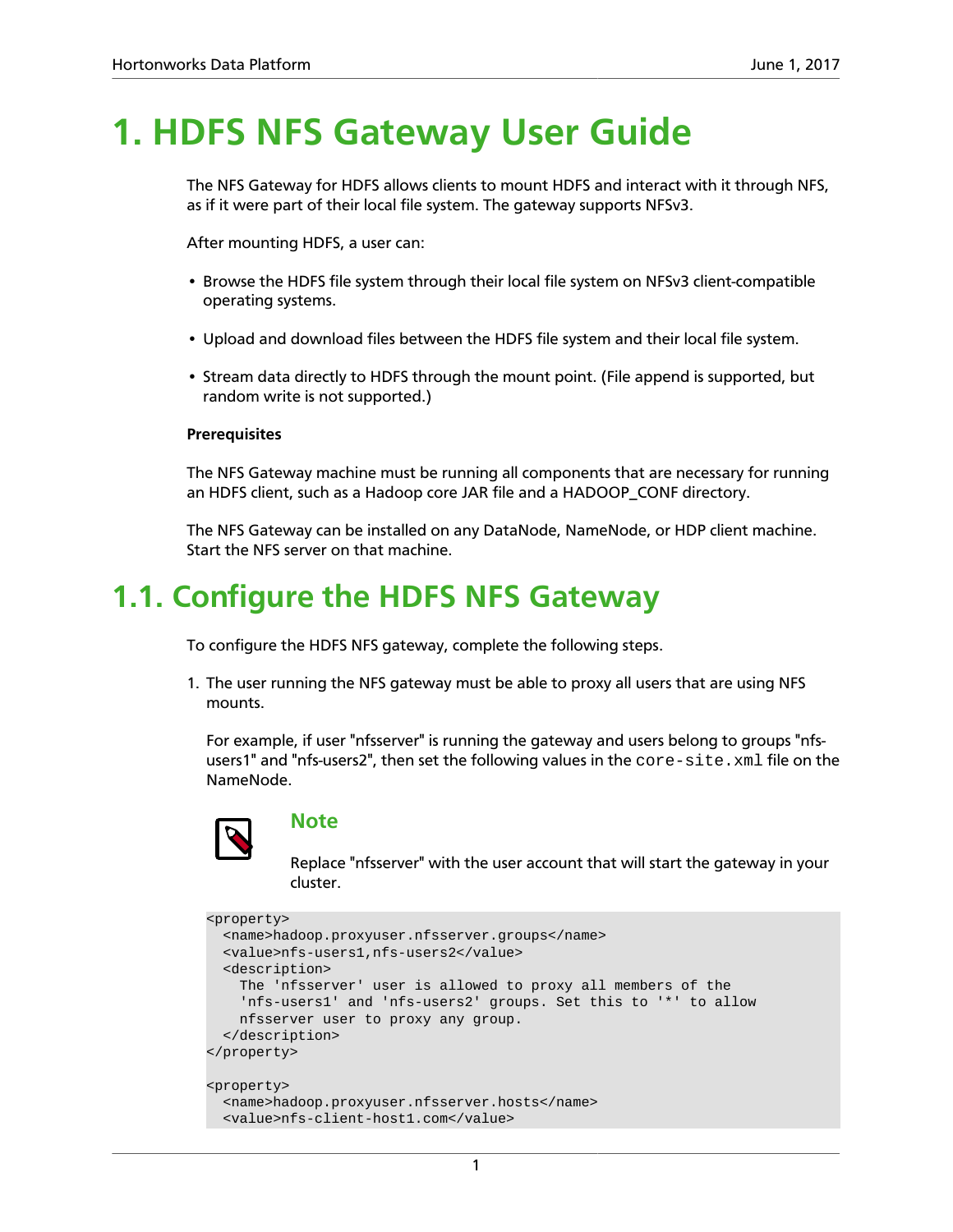```
 <description>
    This is the host where the nfs gateway is running. Set this to
     '*' to allow requests from any hosts to be proxied.
  </description>
</property>
```
The preceding properties are the only required configuration settings for the NFS gateway in non-secure mode.

#### **Configuring the HDFS NFS Gateway on a Kerberized Cluster**

For a Kerberized cluster, set the following properties in the hdfs-site.xml file:

```
 <property>
  <name>dfs.nfsgateway.keytab.file</name>
   <value>/etc/hadoop/conf/nfsserver.keytab</value> <!-- path to the
    nfs gateway keytab -->
 </property>
 <property>
   <name>dfs.nfsgateway.kerberos.principal</name>
   <value>nfsserver/_HOST@YOUR-REALM.COM</value>
 </property>
```
2. Configure settings for the HDFS NFS gateway:

The NFS gateway uses the same settings that are used by the NameNode and DataNode. Configure the following properties based on your application's requirements:

a. Edit the hdfs-site.xml file on your NFS gateway machine. Modify the following property:

```
<property>
  <name>dfs.namenode.accesstime.precision</name>
  <value>3600000</value>
  <description>
    The access time for HDFS file is precise up to this value.
    The default value is 1 hour. Setting a value of 0 disables
    access times for HDFS.
  </description>
</property>
```


## **Note**

If the export is mounted with access time update allowed, make sure this property is not disabled in the configuration file. Only NameNode needs to restart after this property is changed. If you have disabled access time update by mounting with "noatime" you do NOT have to change this property nor restart your NameNode.

b. Add the following property to the hdfs-site.xml file:

```
<property> 
    <name>dfs.nfs3.dump.dir</name> 
     <value>/tmp/.hdfs-nfs</value> 
</property>
```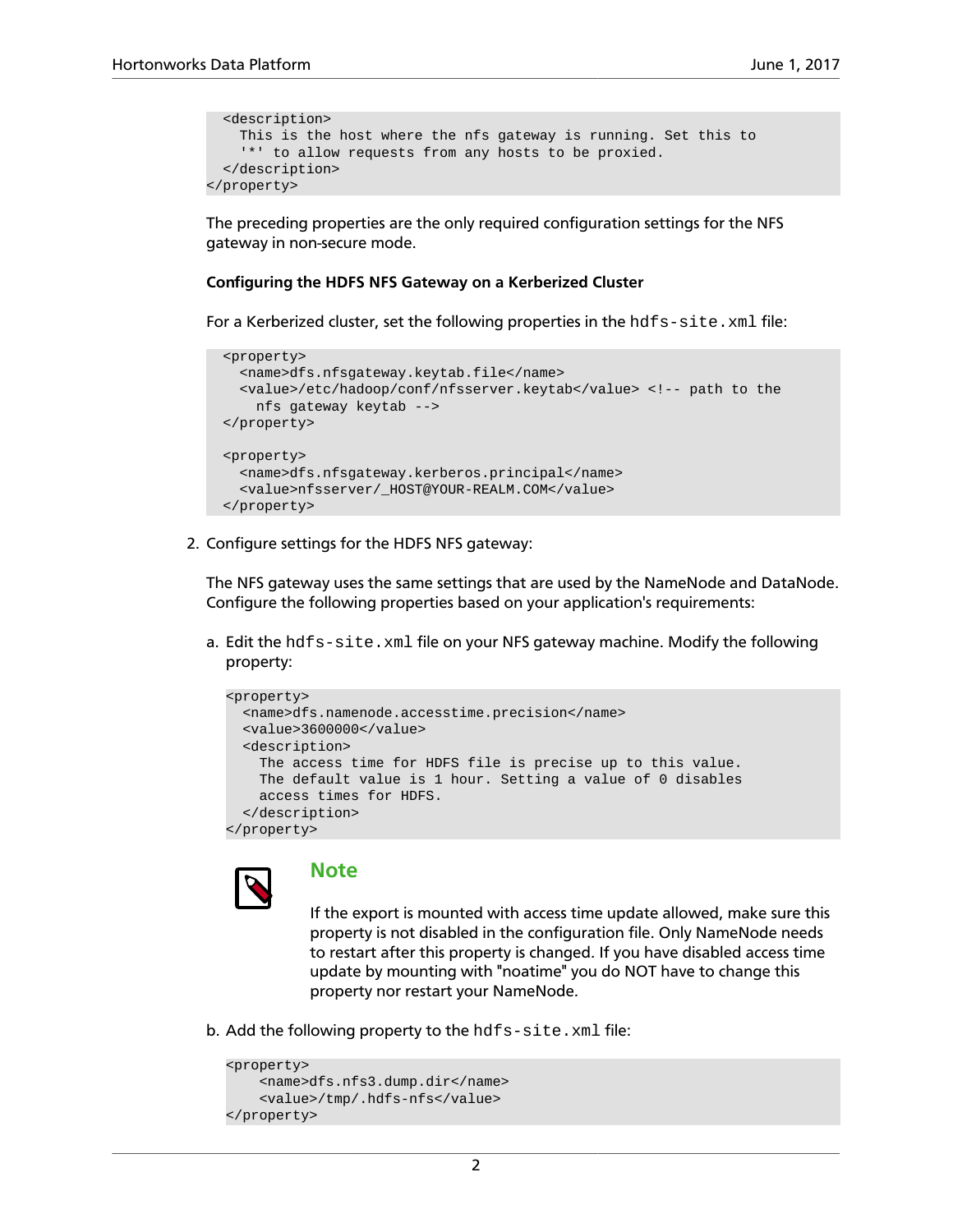

#### **Note**

The NFS client often reorders writes. Sequential writes can arrive at the NFS gateway at random order. This directory is used to temporarily save out-of-order writes before writing to HDFS. One needs to make sure the directory has enough space. For example, if the application uploads 10 files with each having 100MB, it is recommended for this directory to have 1GB space in case if a worst-case write reorder happens to every file.

c. Update the following property in the  $hdfs - site$ .  $xml$  file:

```
<property> 
     <name>dfs.nfs.exports.allowed.hosts</name> 
     <value>* rw</value> 
</property>
```


## **Note**

By default, the export can be mounted by any client. You must update this property to control access. The value string contains the machine name and access privilege, separated by whitespace characters. The machine name can be in single host, wildcard, or IPv4 network format. The access privilege uses rw or ro to specify readwrite or readonly access to exports. If you do not specifiy an access privilege, the default machine access to exports is readonly. Separate machine dentries by ;. For example, 192.168.0.0/22 rw ; host\*.example.com ; host1.test.org ro;.

Restart the NFS gateway after this property is updated.

d. (Optional) Customize log settings by modifying the  $log 4j$ . property file.

To change trace level, add the following:

log4j.logger.org.apache.hadoop.hdfs.nfs=DEBUG

To view more information about ONCRPC requests, add the following:

log4j.logger.org.apache.hadoop.oncrpc=DEBUG

3. Specify JVM heap space (HADOOP\_NFS3\_OPTS) for the NFS Gateway. You can increase the JVM heap allocation for the NFS gateway using this option.

To set this option, specify the following in the hadoop-env.sh file:

export HADOOP\_NFS3\_OPTS=<memory-setting(s)>

The following example specifies a 2 GB process heap (2GB starting size and 2GB maximum):

export HADOOP\_NFS3\_OPTS="-Xms2048m -Xmx2048m"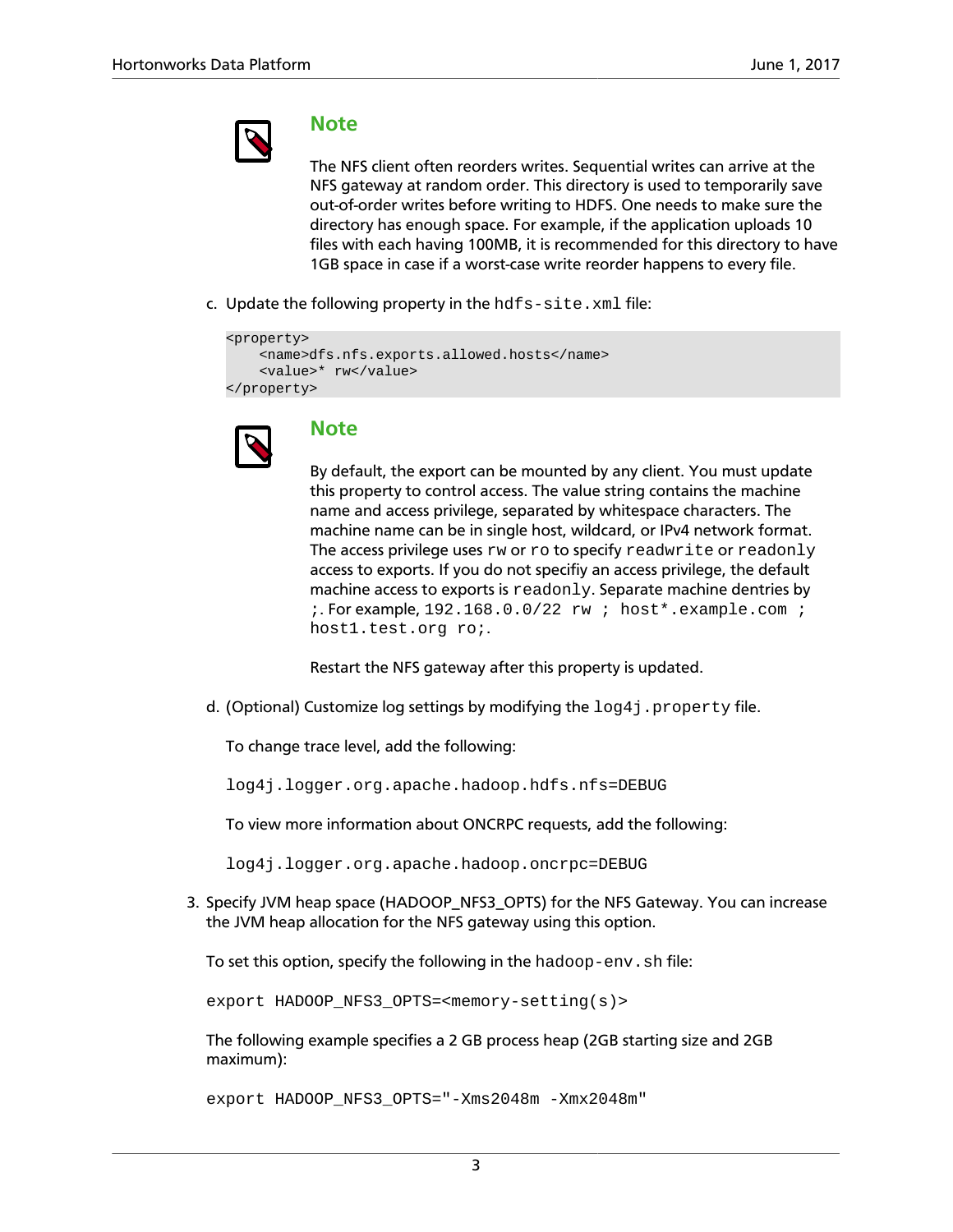4. The dfs.nfs.rtmax and dfs.nfs.wtmax properties are HDFS configuration settings on the HDFS NFS gateway server. These options change the maximum read and write request size supported by the gateway. The default value for both settings is 1 MB. Increasing these values might improve the performance of large file transfers. The defaults are expected to work well for most deployments.

## <span id="page-6-0"></span>**1.2. Start and Verify the NFS Gateway Service**

Three daemons are required to provide NFS service: rpcbind (or portmap), mountd and nfsd. The NFS gateway process has both nfsd and mountd. It shares the HDFS root "/" as the only export.

We recommend using the portmap included in NFS gateway package, as shown below. The included portmap must be used on some Linux systems, for example, SLES 11 and RHEL 6.2.

1. Stop nfs/rpcbind/portmap services provided by the platform:

service nfs stop service rpcbind stop

2. Start the included portmap package (needs root privileges), using one of the following two commands:

hadoop portmap

OR

hadoop-daemon.sh start portmap

3. Start mountd and nfsd.

No root privileges are required for this command. However, verify that the user starting the Hadoop cluster and the user starting the NFS gateway are the same.

hadoop nfs3

OR

hadoop-daemon.sh start nfs3



### **Note**

If the hadoop-daemon.sh script starts the NFS gateway, its log file can be found in the hadoop log folder  $\frac{1}{\sqrt{2}}$  ( $\frac{1}{\sqrt{2}}$ ).

For example, if you launched the NFS gateway services as the root user, the log file would be found in a path similar to the following:

/var/log/hadoop/root/hadoop-root-nfs3-63ambarihdp21.log

4. Stop the NFS gateway services.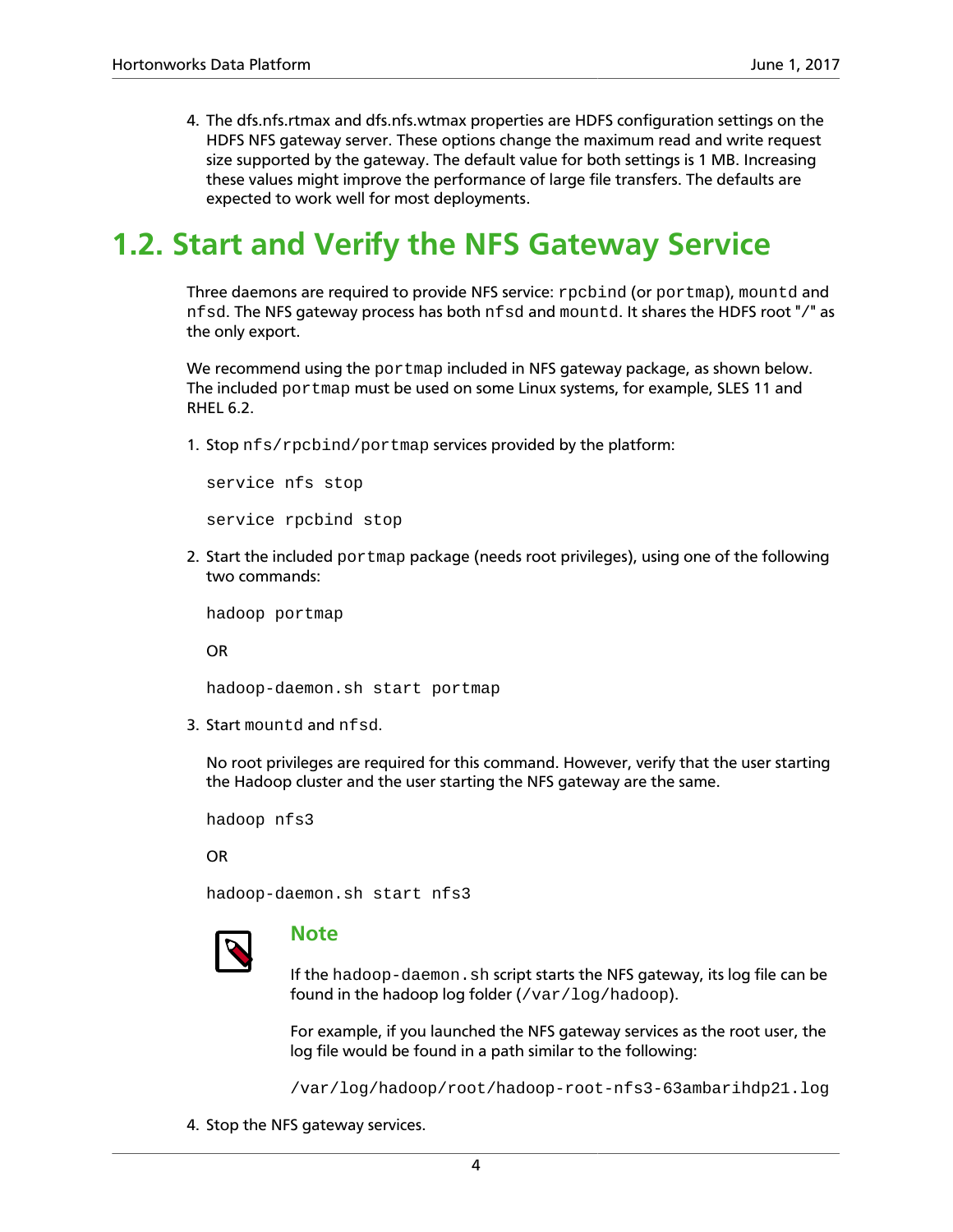hadoop-daemon.sh stop nfs3

hadoop-daemon.sh stop portmap

Next, verify the validity of NFS-related services.

1. Execute the following command to verify that all the services are up and running:

rpcinfo -p \$nfs\_server\_ip

You should see output similar to the following:

| program vers proto |                |     | port |            |
|--------------------|----------------|-----|------|------------|
| 100005             | 1              | tcp | 4242 | mountd     |
| 100005             | $\overline{2}$ | udp | 4242 | mountd     |
| 100005             | $\overline{2}$ | tcp | 4242 | mountd     |
| 100000             | 2              | tcp | 111  | portmapper |
| 100000             | $\overline{2}$ | udp | 111  | portmapper |
| 100005             | 3              | udp | 4242 | mountd     |
| 100005             | 1              | udp | 4242 | mountd     |
| 100003             | 3              | tcp | 2049 | nfs        |
| 100005             | 3              | tcp | 4242 | mountd     |

2. Verify that the HDFS namespace is exported and can be mounted:

showmount -e \$nfs\_server\_ip

You should see output similar to the following:

```
Exports list on $nfs_server_ip :
/ (everyone)
```
## <span id="page-7-0"></span>**1.3. Access HDFS**

To access HDFS, first mount the export "/". Currently NFS v3 is supported. It uses TCP, as the transportation protocol is TCP.

1. Mount the HDFS namespace as follows:

```
mount -t nfs -o
vers=3,proto=tcp,nolock,sync,rsize=1048576,wsize=1048576
$server:/ $mount_point
```
Access HDFS as part of the local file system, except that hard/symbolic link and random write are not supported in this release.



#### **Note**

Because NLM is not supported, the mount option nolock is needed.

Use the sync option for performance when writing large files. The sync mount option to the NFS client improves the performance and reliability of writing large files to HDFS using the NFS gateway. If the sync option is specified, the NFS client machine flush writes operations to the NFS gateway